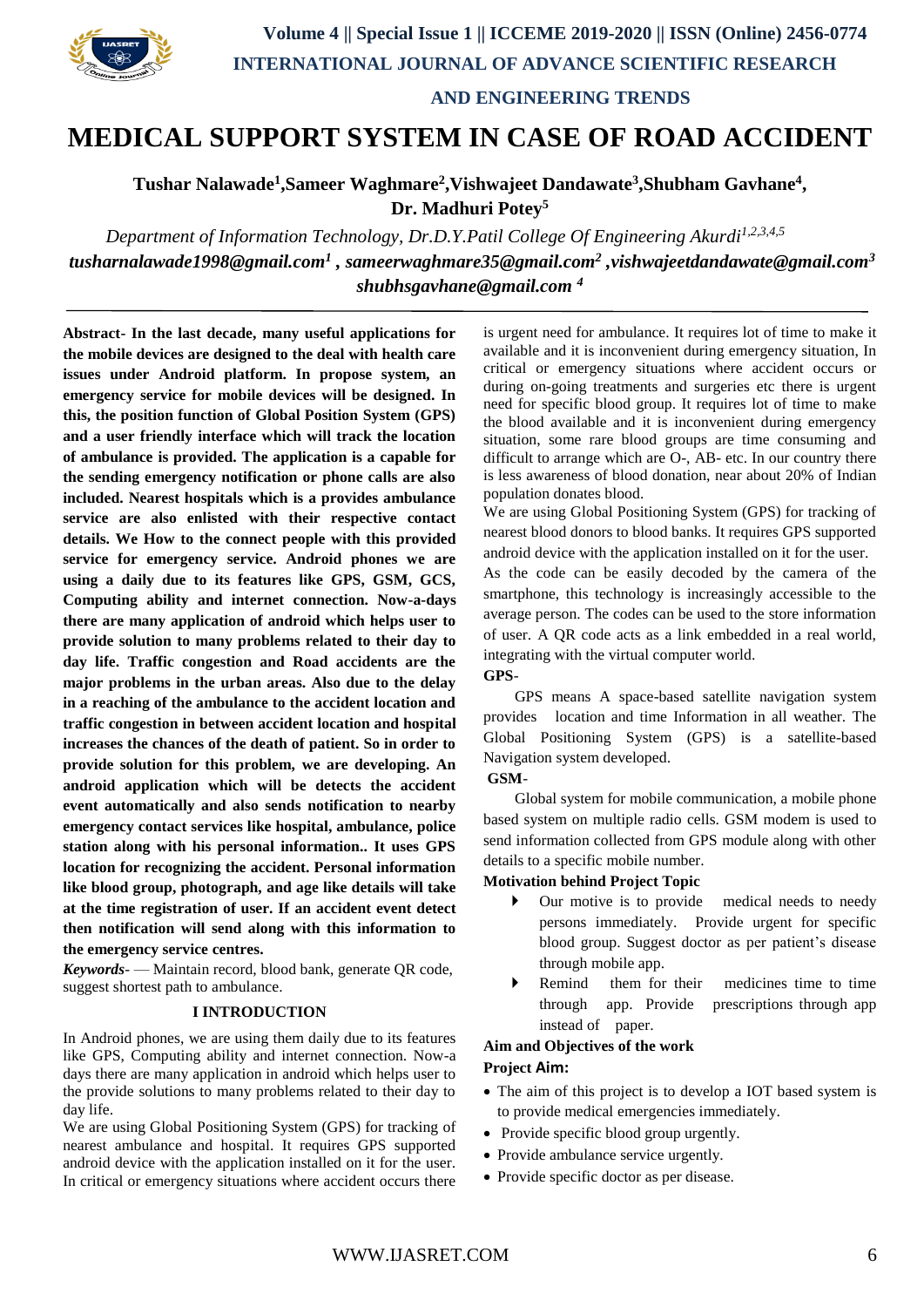

### **Project Objective:**

1. Admin search nearest ambulance and inform to driver about user location.

2. Medical store owner scan new QRcode and provide medicine as per prescription.

- 3. To make system available at any time.
- 4. To make system accurate and error free.
- 5. To provide medical help immediately to injure person.

6. To help to injure person for hospital and police formalities.

### **II LITRATURE SURVY**

**Title:** Call Ambulance Smart Elderly Monitoring System With Nearest Ambulance Detection Using Android and Bluetooth.

**Author** : S.Pradeep Kumar,D.Akash,K.Murali,4R.Shriram.

In the real world, patient has to be monitored by the person present in the home or by the helpers. There is no automatic alerting system being implemented so far. In this paper, the condition of the Patient is fully monitored with the help of Micro-Electro Mechanical System (MEMS), Heart Beat, Temperature and vibrations Sensors that are connected through wireless communication. These sensors, senses the various parameters of the patient and those parameters are monitored by an android phone connected through Bluetooth communication. In case of any emergency Mobile GPS is automatically triggered and the message is sent to the Server via mobile GSM. The Server will calculate the nearest path to reach the Ambulance and also sends an alert SMS to the relatives.

**Title** : Demand Forecast using Data Analytics for the Preallocation of Ambulances

**Authors** : Albert Y. Chen, Tsung-Yu Lu, Matthew Huei-Ming Ma, and Wei-Zen Sun

The objective of pre-hospital Emergency Medical Services (EMSs) is to have a short response time. By increasing the operational efficiency, the survival rate of patients could potentially be increased. The Geographic Information System (GIS) is introduced in this work to manage and visualize the spatial distribution of demand data and forecasting results. A flexible model is implemented in GIS, through which training data are prepared with user desired sizes for the spatial grid and discretized temporal steps. We applied Moving Average, Artificial Neural Network, Sinusoidal Regression, and Support Vector Regression for the forecasting of pre-hospital emergency medical demand. The results from these approaches, as a reference, could be used for the pre-allocation of ambulances. A case study is conducted for the EMS in New Taipei City, where pre-hospital EMS data has been collected for 3 years. The model selection process has chosen different models with different input features for the forecast of different areas. The best daily mean absolute percentage error during testing of the EMS demand forecast is 23.01%, which is

a reasonable forecast based on Lewis' definition. With the acceptable prediction performance, the proposed approach has its potential to be applied to the current practice.

**Title:** A Mobile Solution for Fast and Accurate Medical Emergency Reporting

**Author:** Esraa I. Abou El Safa and Ghada A. El Khayat

In life-threatening situations in which a second counts, the availability of an efficient and effective Emergency Medical Services (EMS) system can make the difference between life and death. In spite of this fact, healthcare institutions in developing countries did not give the necessary attention to the development of their EMS systems. A primary measure for an EMS system performance is its response time. Response time is divided into several components. However, almost all literature tackling its improvement focused only on the travel time component. In this research, the time taken to report a case is also considered to improve response time. A mobile application for the citizens' use is proposed. The application works with other corresponding applications in the EMS system side. The contributed application is a component of an integrated system that comprises also ambulance dispatching, and relocation tools that lower response time. It enables easier, faster and accurate incident reporting and better call screening. The proposed solution also provides a secondary dispatch strategy that can be used jointly with the primary central dispatch strategy in cases of high emergency to lower the overall response time. Data collected by the application will potentially support decisions like where to locate new ambulance stations. The system aims to develop the Egyptian Emergency Medical Service (EMS) system. However, it can be easily adapted to other EMS systems in different countries. In a future research, a complete integrated system will be presented. Its effectiveness will be tested and results will be communicated.

**Title:** QR-code based Hospital Systems for Healthcare in Turkey

**Author** : Vassilya Uzun

Our system consists of QR-codes placed in various places of the hospital and QR-code reader applications, installed on smartphones or tablets, which scan the QR-codes in order to obtain vast amount of information. Moreover, several copies of the QR-code are produced for patients admitted into the hospital. The QR-code is used wherever the identification of the patient is required. Furthermore, we introduce the system accessing the medical information network in Turkey by utilizing QR Identity Tag. The QR Code Identity Tag allows its members to be able to control their own Emergency Health Record such as carrying the information on themselves or editing them. We chose QR-code because it is a cost-efficient solution, which is of importance for developing countries such as Turkey.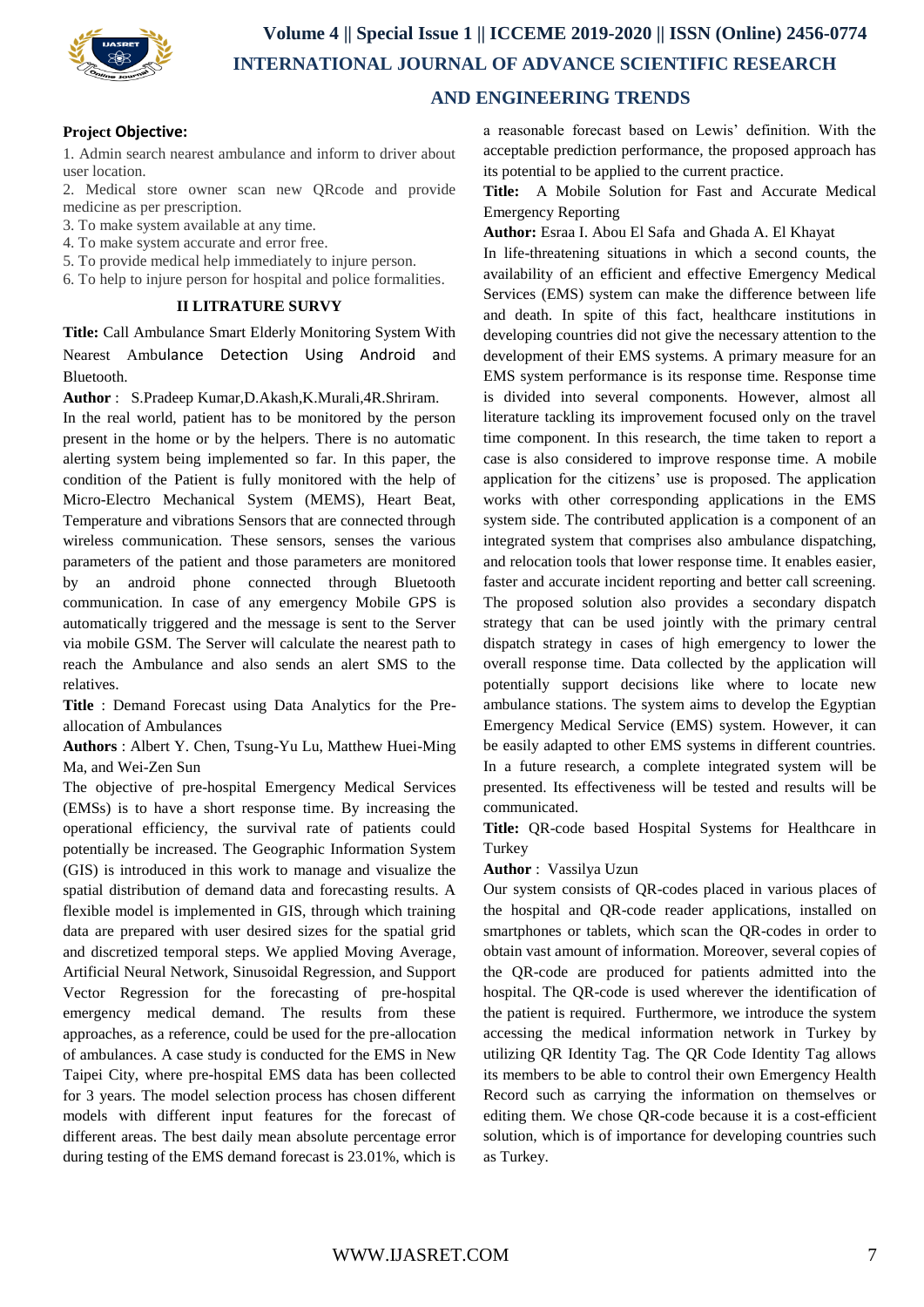

# **Volume 4 || Special Issue 1 || ICCEME 2019-2020 || ISSN (Online) 2456-0774 INTERNATIONAL JOURNAL OF ADVANCE SCIENTIFIC RESEARCH**

### **AND ENGINEERING TRENDS**

### **III EXISTING SYSTEM**

In existing system there is no specific system that provide recommendation of doctor as per symptoms. Doctor provide prescription on paper.

• Blood donor finding not possible due to lack of blood donor information. For ambulance, user need to call hospital.

• When an accident occurs the information only the sent through GSM but there is no possibility to the locate the spot.

• Currently there is no technology for the accident detection. As it is done manually there is loss of life in the golden hours.

• In addition if this there is delay in the ambulance reaching the hospital due to the traffic congestion between the accident location and hospital which increases the chances of the death of victim.

• Amin et al.[1] use GPS for measuring the speed of the vehicle every one second, and compare the acceleration to see if some external decelerating force has acted to cause an accident.

• But the GPS used is not reliable as dense foliage , caves , harsh weather, polluted air and "urban canyons" like high rise concrete buildings can the sometimes cause system interference issues and can risk an accident going undetected in a long drive. GSM is used to alert the service center. Zaldivar et al .[1] and Jules White et al[1] use costly smart phones for accident detection and for relaying the accident coordinates and hence, lacks a dedicated system for the same.

### **IV. PROPOSED SYSTEM**

Propose system contain different modules they are as follows:

- 1. User/Patient
- 2. Doctor
- 3. Medical Store Owner
- 4. Blood Bank
- 5. Ambulance

Driver In propose system user register into the system with personal information. System encrypt user information by using AES algorithm, and generate QR code of encrypted information. User provide symptoms and search doctor. System suggest doctor on the basis of symptoms and current location. In this system, we address the problem of delay minimization, right from the detection of an accident till the victim is safely handed over to the casualty. The design of the main server, which tracks the ambulances and dispatches the nearest ambulance to the accident spot. The android application, which guides the ambulance driver to the accident location. It is important not only to relay the information to the nearest ambulance, but also to guide the ambulance driver to the accident location in order to minimize any delay that may occur. The android application developed uses Google Maps API web services like traffic layer, and enables the driver to choose a route with less traffic. The locations of the

ambulances are constantly conveyed to the server through smart phone every 15 seconds.

### **V. SYSTEM ARCHITECTURE**



Figure 1: System Architecture

#### **VI. CONCLUSIONS**

In this system, we have described a system offering a solution to the problem of ambulance management and emergency incident handling. It is based on the integration of GIS, GPS technologies. Application significance the routing of ambulances to incident sites and from these to the closest appropriate hospitals. A major advantage of GPS is to detect patient location and nearest medical service that will rich as early as possible. Hospital formalities will done automatically according to registration detail. The key idea of developing this module is to provide timely help to the patient and elderly people in critical situation. An alert message about patient's condition is sent to the caregiver for immediate help. By using GSM module in Android phone notification messages will send effectively to hospital, ambulance, blood bank.